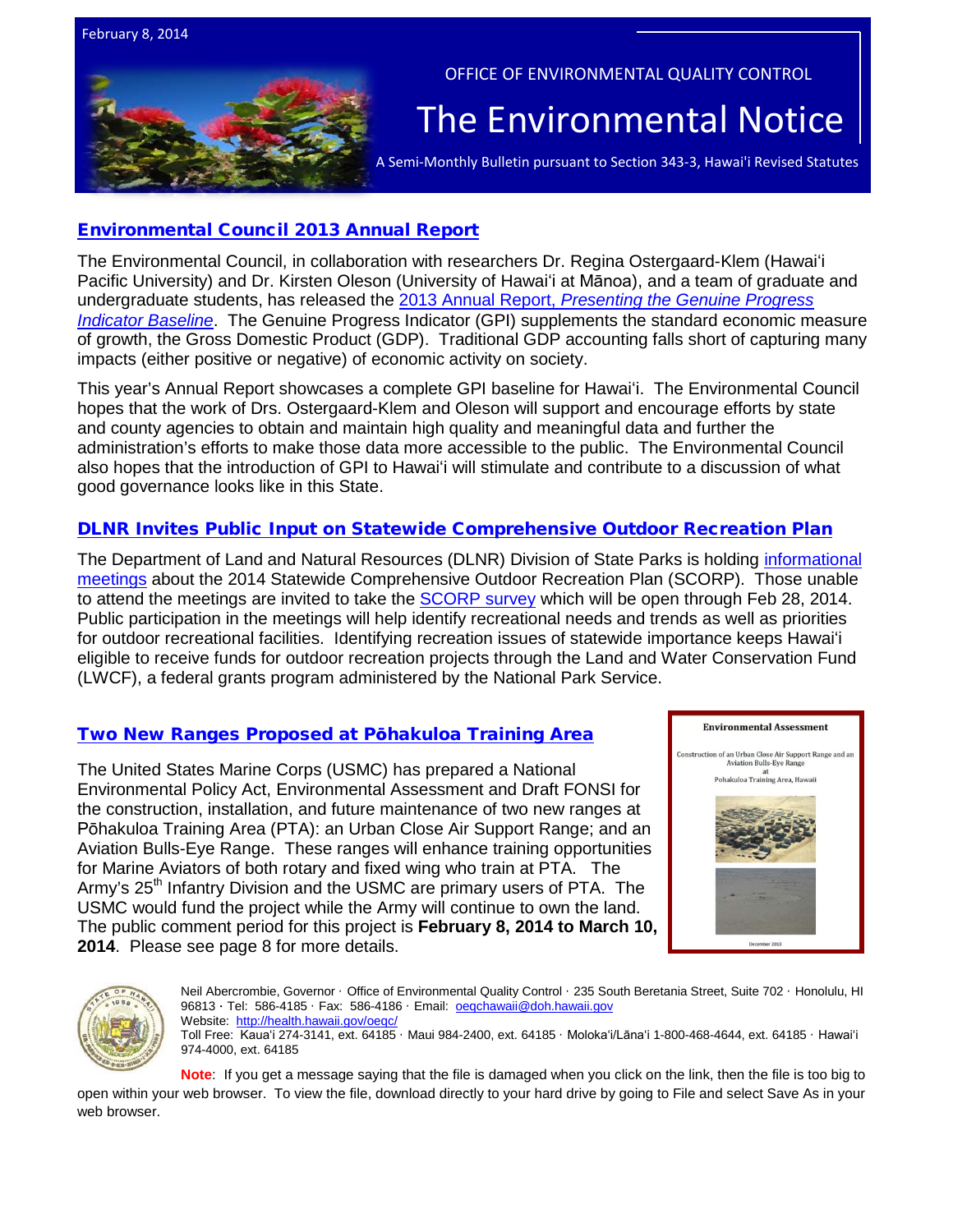| <b>The Environmental Notice</b><br><b>February 8, 2014</b>                                                                 |  |
|----------------------------------------------------------------------------------------------------------------------------|--|
| <b>FRONT PAGE</b>                                                                                                          |  |
| Environmental Council 2013 Annual Report: Presenting a Genuine Progress Indicator Baseline                                 |  |
| DLNR Invites Public Input on Statewide Comprehensive Outdoor Recreation Plan                                               |  |
| Two New Ranges Proposed at Pōhakuloa Training Area                                                                         |  |
| <b>HAWAI'I (HRS 343)</b><br>1. Humu'ula Saddle Region Hydrologic Evaluation and Exploratory Drilling Program DEA (AFNSI) 3 |  |
| <b>MAUI (HRS 343)</b>                                                                                                      |  |
|                                                                                                                            |  |
|                                                                                                                            |  |
| O'AHU (HRS 343)                                                                                                            |  |
|                                                                                                                            |  |
| 5. UH Manoa Football Practice Field Video Platforms and Soccer Practice Field DEA (AFNSI)  5                               |  |
|                                                                                                                            |  |
| KAUA'I (HRS 343)                                                                                                           |  |
| 8. Pipeline Replacement along Weke, 'Anae, Mahimahi and He'e Roads FEA (FONSI)                                             |  |
|                                                                                                                            |  |
| NATIONAL ENVIRONMENTAL POLICY ACT (NEPA) NOTICE                                                                            |  |
| Construction of an Urban Close Air Support Range & Aviation Bulls-Eye Range at                                             |  |
|                                                                                                                            |  |
| <b>COASTAL ZONE MANAGEMENT NOTICES</b>                                                                                     |  |
|                                                                                                                            |  |
| <b>SHORELINE NOTICES</b>                                                                                                   |  |
|                                                                                                                            |  |
| <b>CONSERVATION DISTRICT USE APPLICATION</b>                                                                               |  |
| Statewide Programmatic General Permit and Programmatic                                                                     |  |
|                                                                                                                            |  |
| <b>FEDERAL NOTICES</b>                                                                                                     |  |
| Proposed Consent Order for Waipahu Ash Landfill, Pearl Harbor Naval Complex Superfund Site 10<br>1.                        |  |
| Public meeting on the Proposed Heeia Site for a National Estuarine Research Reserve 10<br>2.                               |  |
| Meeting Dates for the Na Hoa Pili O Kaloko-Honokohau Advisory Commission in 201411<br>3.                                   |  |
| 4.<br>Permit Issued to Keiki Kohola Project to Conduct Research on Humpback Whales 11<br>5.                                |  |
|                                                                                                                            |  |
|                                                                                                                            |  |
|                                                                                                                            |  |
|                                                                                                                            |  |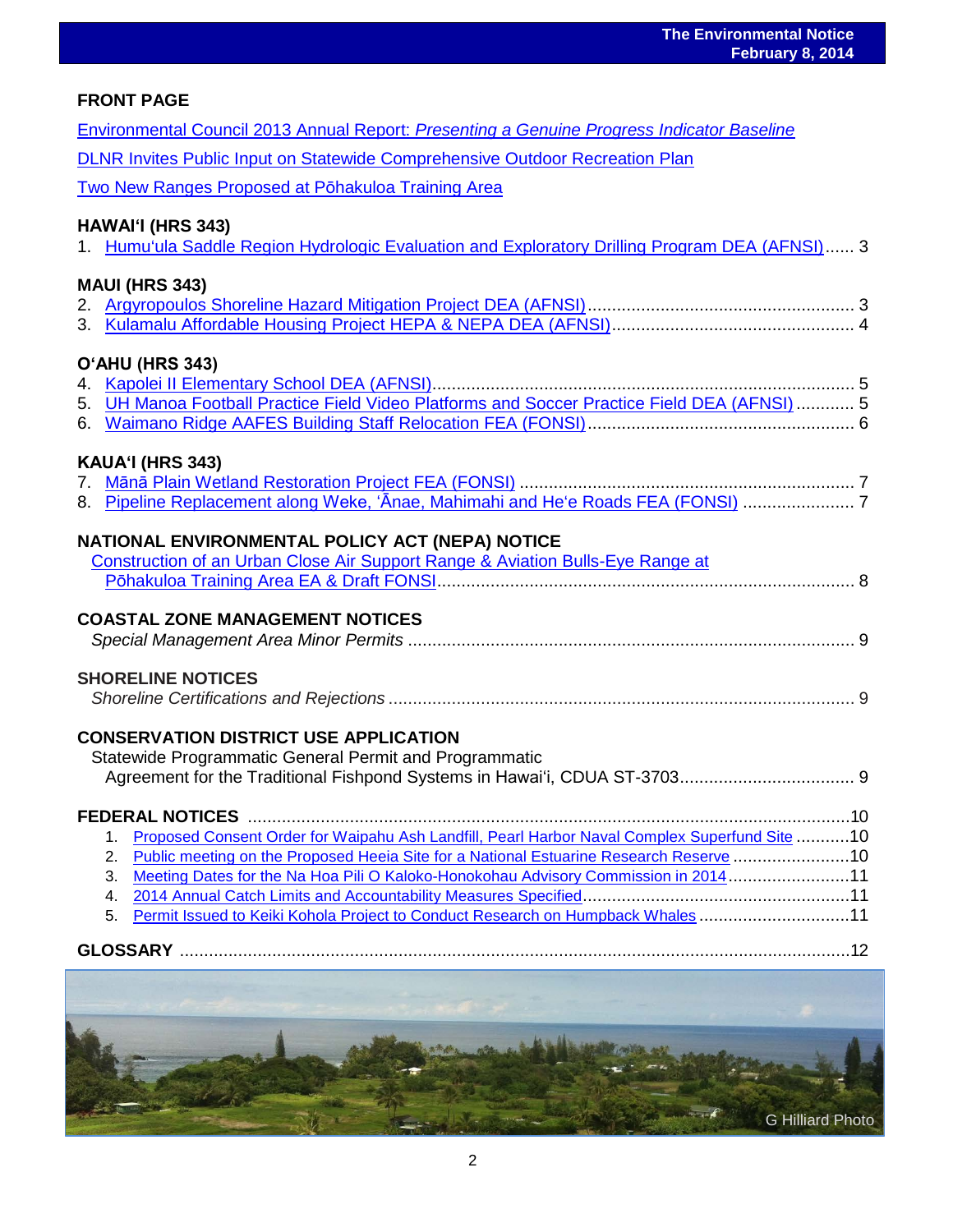# HAWAI**ʻ**I (HRS 343)

# **1. Humuʻ[ula Saddle Region Hydrologic Evaluation and Exploratory Drilling Program](http://oeqc.doh.hawaii.gov/Shared%20Documents/EA_and_EIS_Online_Library/Hawaii/2010s/2014-02-08-HA-5B-DEA-Humuula-Saddle-Region-Hydrologic-Evaluation-and-Exploratory-Drilling-Project.pdf) DEA [\(AFNSI\)](http://oeqc.doh.hawaii.gov/Shared%20Documents/EA_and_EIS_Online_Library/Hawaii/2010s/2014-02-08-HA-5B-DEA-Humuula-Saddle-Region-Hydrologic-Evaluation-and-Exploratory-Drilling-Project.pdf)**

Please send comments to the proposing/determination agency.

| <b>Island:</b>                 | Hawaiʻi                                                    |
|--------------------------------|------------------------------------------------------------|
| District:                      | South Kohala                                               |
| TMK:                           | $(3) 6 - 7 - 001 - 041$                                    |
| <b>Permits:</b>                | Non-covered Source Permit; Observation Well Drilling       |
|                                | Permit                                                     |
| <b>Proposing/Determination</b> |                                                            |
| Agency:                        | University of Hawai'i, Hawai'i Institute of Geophysics and |
|                                | Planetology, 1680 East West Road, Honolulu, HI 96822.      |
|                                | Contact: Donald Thomas Phone, 808-895-6547,                |
|                                | dthomas@soest.hawaii.edu.                                  |
| Status:                        | Statutory 30-day public review and comment period starts;  |

comments are due by March 10, 2014.



The proposed action is an investigation of the subsurface geology and hydrology of the Humuʻula Saddle region. The investigation will emplace the second of two small-diameter test bores to a depth of ~2000 m. The purpose is to collect and analyze core samples that will: provide a record of the geologic structure within the study area and document structures responsible for retention and flow of groundwater through the area. The bores will access one or more saturated aquifers and allow sampling for chemical and isotopic analysis of groundwater for determination of the source and extent of groundwater within the region; the bores will enable long-term monitoring of the aquifers to assess the magnitude of the groundwater resource within the region and track the impacts of global climate change on Hawaiʻi's groundwater resources. The need for the information provided by the project is that associated with long-term, sustainable management of Hawaiʻi's groundwater resources in a region where recent limited data have shown that hydrologic conditions are fundamentally different from our prior understanding. Based on the analysis of the impacts from the project, the University of Hawaiʻi anticipates making a Finding of No Significant Impact for the project.

# MAUI (HRS 343)

#### **2. [Argyropoulos Shoreline Hazard Mitigation Project DEA \(AFNSI\)](http://oeqc.doh.hawaii.gov/Shared%20Documents/EA_and_EIS_Online_Library/Maui/2010s/2014-02-08-MA-5E-DEA-Argyropoulos-Shoreline-Hazard-Mitigation-Project.pdf)**

| Island:            | Maui                                                                                |  |  |
|--------------------|-------------------------------------------------------------------------------------|--|--|
| <b>District:</b>   | Makawao<br>li-Honokowai                                                             |  |  |
| TMK:               | $(2)$ 2-6-009:005<br>Kahului                                                        |  |  |
| <b>Permits:</b>    | Lahaina<br>Special Management Area Permit; Shoreline Setback<br>Makawao<br>Wailua   |  |  |
|                    | Variance, Conservation District Use Permit<br>Maui                                  |  |  |
| <b>Applicant:</b>  | Kihei<br>James Argyropoulos, 1244 6 <sup>th</sup> Street, Santa Monica, CA          |  |  |
|                    | 90401. Contact: Nico Argyropoulos, 310-319-1966.                                    |  |  |
| <b>Approving</b>   |                                                                                     |  |  |
| Agency:            | County of Maui, Maui Planning Commission, 2200 Main                                 |  |  |
|                    | Street, One Main Plaza Building, Suite 315, Wailuku, HI 96793.                      |  |  |
|                    | Contact: James Buika, 808-270-8205.                                                 |  |  |
| <b>Consultant:</b> | Planning Consultants Hawai'i, LLC, 2331 West Main Street, Wailuku, HI 96793.        |  |  |
|                    | Contact: Michael Summers, 808-269-6220.                                             |  |  |
| <b>Status:</b>     | Statutory 30-day public review and comment period starts; comments are due by March |  |  |
|                    | 10, 2014. Please send comments to the applicant, approving agency, and consultant.  |  |  |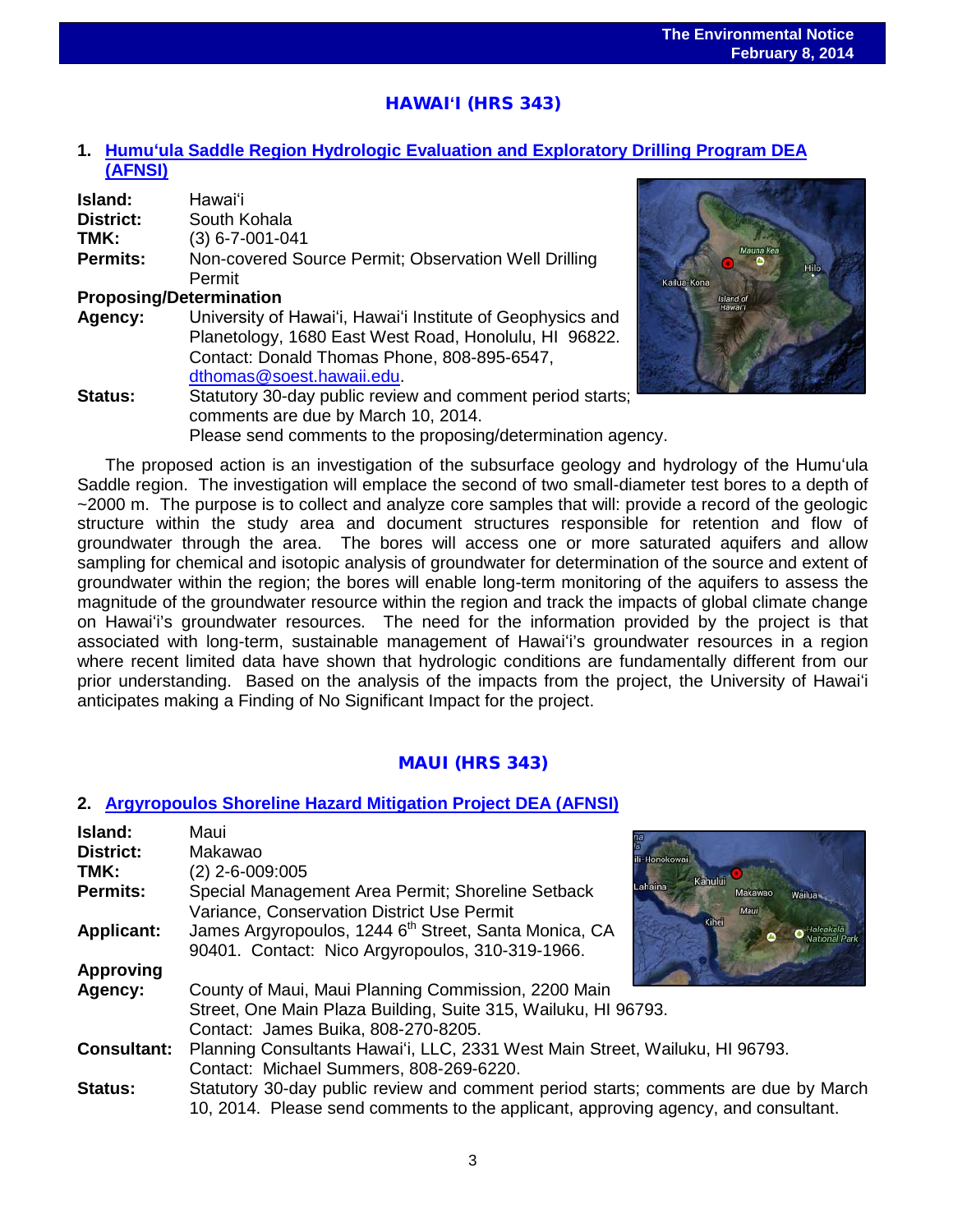The property is located in Kūʻau, along Maui's North Shore, and is 17,581 square feet. The Applicant proposes to construct a hybrid revetment-retaining wall to respond to severe erosion fronting the property. The project also requires the removal of the existing remnant seawall and related debris fronting the shoreline. The residential property contains a single-family home and a "ʻOhana" unit. Large boulders set in place by neighboring property owners fortify the shoreline to the east and an existing seawall fortifies the adjacent property to the west.

Approximately 28 feet of the Applicant's property has eroded into the ocean and the existing 18-feet high embankment is very unstable. The embankment poses an immediate threat to the safety of the public that uses the shoreline and to the occupants of the home. The eroding shoreline also negatively impacts coastal water quality by producing siltation in Tavares Bay during heavy erosion events. In addition, the existing remnant seawall impedes access along the shoreline. If the shoreline is not stabilized, ongoing erosion will continue, and may accelerate, punctuated by episodic events of the embankment's collapse. Coastal water quality may also continue to be impacted as the eroding shoreline produces siltation in Tavares Bay during heavy erosion events.

#### **3. [Kulamalu Affordable Housing](http://oeqc.doh.hawaii.gov/Shared%20Documents/EA_and_EIS_Online_Library/Maui/2010s/2014-02-08-MA-5B-DEA-Kulamalu-Affordable-Housing-Project.pdf) HEPA & NEPA DEA (AFNSI)**

| Island:                        | Maui                                            |
|--------------------------------|-------------------------------------------------|
| <b>District:</b>               | Makawao                                         |
| TMK:                           | (2) 2-3-066: 012, 013, 014                      |
| <b>Permits:</b>                | Building Permit, Grading and Grubbing, NPDES    |
|                                | (Stormwater Permit).                            |
| <b>Proposing/Determination</b> |                                                 |
| Agency:                        | County of Maui, Department of Housing and Human |



**Consultant:** R.M. Towill Corporation, 2024 North King Street, Suite 200, Honolulu, HI 96819-3494. Contact: Chester Koga, 808-842-1133, [chesterk@rmtowill.com.](mailto:chesterk@rmtowill.com)

Concerns, 2200 Main Street, Suite 546, Wailuku, HI 96793. Contact: Jo-Ann Ridao, 808-270-7805.

**Status:** Statutory 30-day public review and comment period starts; comments are due by March 10, 2014. Please send comments to the proposing/determination agency and consultant.

The Department of Housing and Human Concerns, County of Maui, proposes to construct the Kulamalu Affordable Housing Project, a 64-unit affordable multi-family housing project on 4.179 acres on tax map keys (2) 2-3-066: 012, 013, 014. A total of seven (7) two-story residential buildings will be constructed in addition to a multi-purpose building housing laundry facilities, an office, and meeting facilities. Project start is scheduled for Fall 2014. The project is currently estimated to cost \$9 million. The project will be partially funded using funds from the Housing and Urban Development agency.

The project site is bounded by ʻŌhiʻa Kū Street and Aapueo Parkway, west of Kula Highway in Pukalani, Makawao District of Maui. The University of Hawai'i's Institute for Astronomy Maikalani Advanced Technology Research Center is located to the west of the project site, and to the east of the project site is the Kulamalu Shopping Center. Across from Aapueo Parkway and to the northeast of the property is a single-family residential housing area.

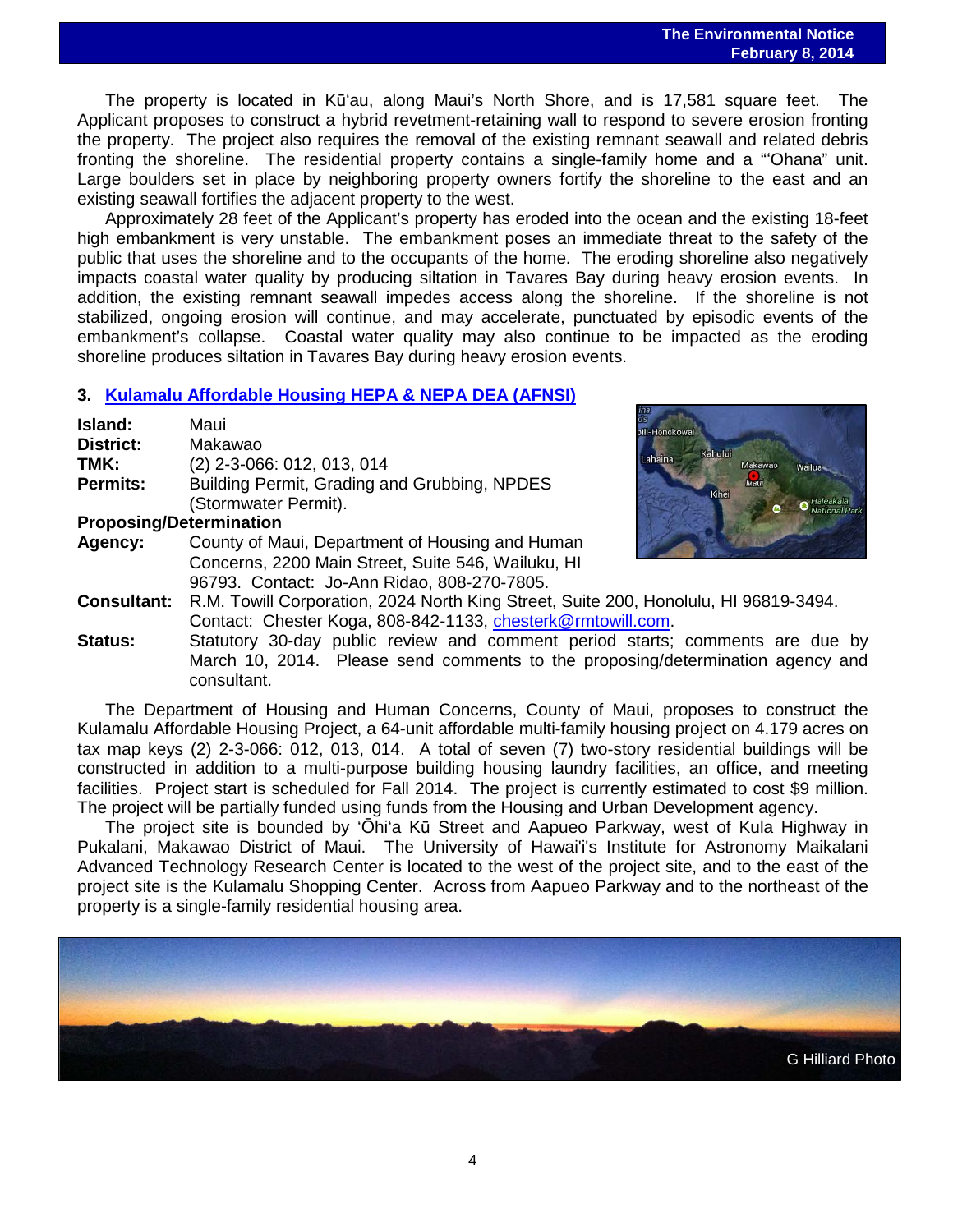# O**'**AHU (HRS 343)

# **4. [Kapolei II Elementary School](http://oeqc.doh.hawaii.gov/Shared%20Documents/EA_and_EIS_Online_Library/Oahu/2010s/2014-02-08-OA-5B-DEA-Kapolei-II-Elementary-School.pdf) DEA (AFNSI)**

| Island:                        | Oʻahu                                                                           | <u>u www.g</u>                   |
|--------------------------------|---------------------------------------------------------------------------------|----------------------------------|
| <b>District:</b>               | 'Ewa                                                                            |                                  |
| TMK:                           | $(1)$ 9-1-160:24 and $(1)$ 9-1-158:62                                           | North Shore                      |
| Permits:                       | Construction and building permits; Kapolei Urban Design                         | Wahiawa                          |
|                                | Approval, NPDES.                                                                | Kahaluu -<br>Mililani<br>Waianae |
| <b>Proposing/Determination</b> |                                                                                 | Nanakuli waipahu na Kaneohe      |
| Agency:                        | Hawai'i State Department of Education, Planning Section,                        | K plei<br>Honolulu               |
|                                | Facilities Development Branch, Office of School Facilities                      |                                  |
|                                | & Support Services, 4680 Kalaniana'ole Highway, TB1A,                           |                                  |
|                                | Honolulu, HI 96821. Contact: Gaylyn Nakatsuka, 808-377-8315.                    |                                  |
| <b>Consultant:</b>             | Belt Collins Hawaii LLC, 2153 North King Street, Suite 200, Honolulu, HI 96819. |                                  |
|                                | Contact: Joanne Hiramatsu, 808-521-5361.                                        |                                  |
| <b>Status:</b>                 | Statutory 30-day public review and comment period starts; comments are due by   |                                  |
|                                | March 10, 2014. Please send comments to the proposing/determination agency and  |                                  |
|                                | consultant.                                                                     |                                  |

The State Department of Education proposes construction of a new elementary school on Kunehi Street in Kapolei in response to population growth in the Kapolei area and high enrollments at existing schools. Kapolei II Elementary is being designed as a Twenty-First Century Learning Environment for children in PK through Grade 5. It will be designed to serve up to 750 students.

The school would include more than100, 000 square feet of enclosed space, along with a data center. More than 122,000 square feet of outdoor physical education space would also be provided. The project will be designed to meet LEED Silver standards or better. Space has been identified for potential expansion – for portable classrooms and a two-story classroom building – if in time it is necessary to expand enrollment.

The site has long been disturbed and has been filled and graded. Infrastructure has been developed for the Mehana subdivision, anticipating the construction of the school. No historical or cultural resources are on the site; no impacts on such resources are expected. The main socio-economic impact and impact on public facilities would be the provision of a new school, serving students and increasing school capacity in the region. No significant impact on traffic is expected.

#### **5. UH Mā[noa Football Practice Field Video Platforms and Soccer Practice Field](http://oeqc.doh.hawaii.gov/Shared%20Documents/EA_and_EIS_Online_Library/Oahu/2010s/2014-02-08-OA-5B-DEA-UH-Manoa-Football-Practice-Field-Video-Platforms-and-Soccer-Practice-Field.pdf) DEA (AFNSI)**

| Island:                        | Oʻahu                                                                                                                                                                           |                                                                          |
|--------------------------------|---------------------------------------------------------------------------------------------------------------------------------------------------------------------------------|--------------------------------------------------------------------------|
| <b>District:</b>               | <b>Honolulu</b>                                                                                                                                                                 |                                                                          |
| TMK:                           | 2-8-29:001 (por)                                                                                                                                                                |                                                                          |
| <b>Permits:</b>                | Plan Review Use (PRU) Permit, minor modification.                                                                                                                               |                                                                          |
| <b>Proposing/Determination</b> |                                                                                                                                                                                 | North Shore                                                              |
| Agency:                        | University of Hawai'i at Mānoa, 2500 Campus Road,<br>Hawai'i Hall 209, Honolulu, HI 96822.<br>Contact: Kathleen Cutshaw, 808-956-9190.                                          | Wahiawā<br>Kahaluu<br>Mililani<br>Waianae<br>Nanakuli waipahu na Kaneohe |
| <b>Consultant:</b>             | Kimura International, 1600 Kapi'olani Boulevard, Suite<br>1610, Honolulu, HI 96814.<br>Contact: Leslie Kurisaki, 808-944-8848.                                                  | Kapolei                                                                  |
| <b>Status:</b>                 | Statutory 30-day public review and comment period starts; comments are due by March<br>10, 2014. Please send comments to the proposing/determination agency, and<br>consultant. |                                                                          |

The University of Hawai'i (UH) at Mānoa proposes improvements at its football practice field and soccer practice field located within the Makai Campus athletic complex. The football and soccer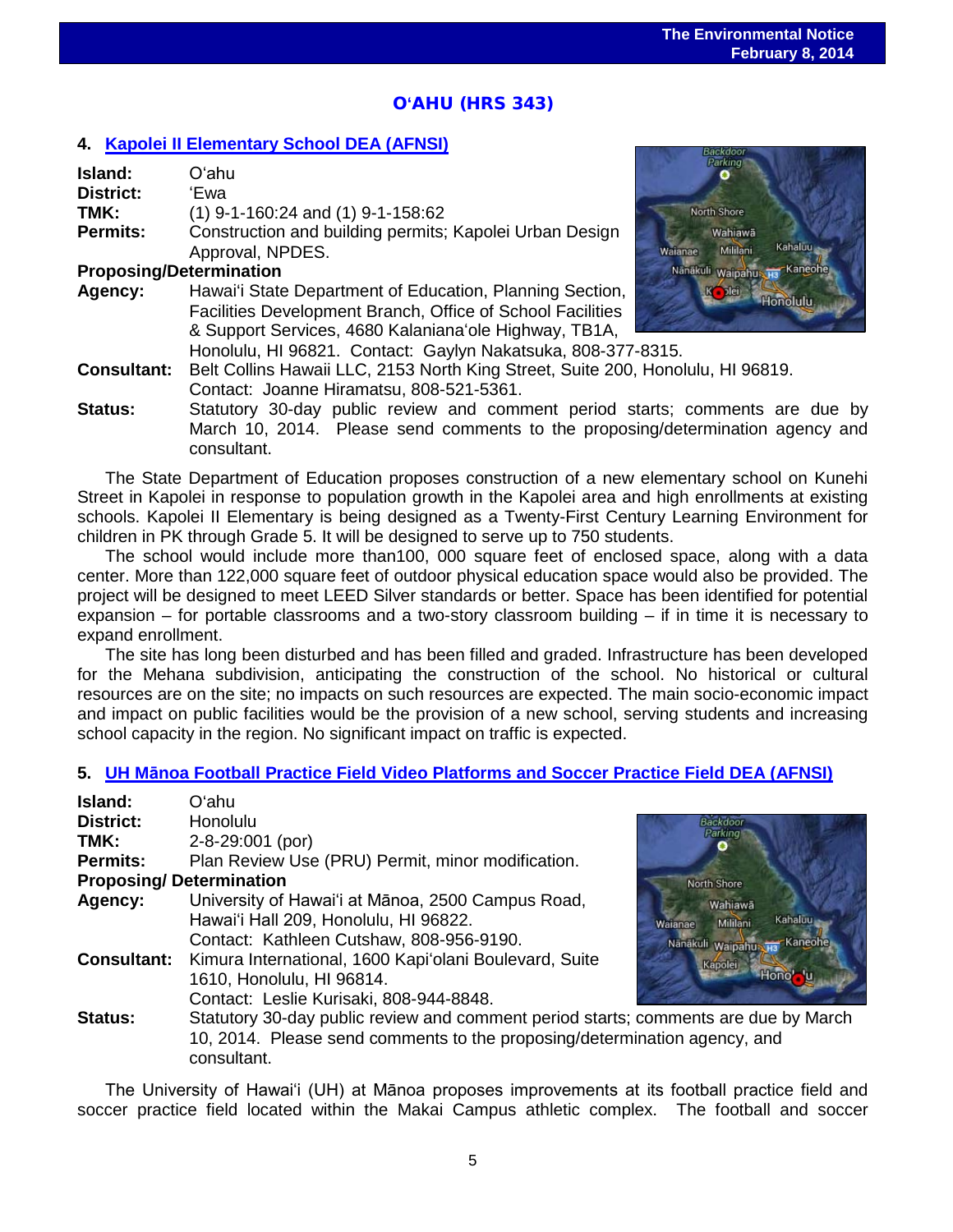practice fields are situated between Les Murakami Stadium and the Rainbow Wahine Softball Stadium, TMK: 2-8-29:01.

The project will construct three permanent, steel-framed, video and observation platforms around the football practice field which will be used by athletic department staff to film and observe live football practices and drills. Currently, practices are videotaped using a hydraulic scissors lift, which is unstable and unsafe under windy conditions. One metal framed platform will be installed at each end zone and one at midfield. Each structure is approximately 16 ft x 8 ft at its base, and will include two videotaping platforms, at 32 ft and 46 ft elevation. The total height of the structure including roof is approximately 54 feet.

The project will also install a 1,000-seat aluminum bleacher along the practice soccer field's mauka sideline, which is located adjacent to the football practice field. The bleachers will be installed in the future when funding becomes available. An ADA-accessible walkway will be constructed to facilitate access to each video platform and bleachers.

# **6. [Waimano Ridge AAFES Building](http://oeqc.doh.hawaii.gov/Shared%20Documents/EA_and_EIS_Online_Library/Oahu/2010s/2014-02-08-OA-5B-FEA-Waimano-Ridge-AAFES-Building.pdf) Staff Relocation FEA (FONSI)**

| Island:                        | Oʻahu                                                                  |  |  |
|--------------------------------|------------------------------------------------------------------------|--|--|
| <b>District:</b>               | 'Ewa                                                                   |  |  |
| TMK:                           | 9-7-025:001                                                            |  |  |
| <b>Permits:</b>                | Building permit, grading permit, NPDES.                                |  |  |
| <b>Proposing/Determination</b> |                                                                        |  |  |
| Agency:                        | Department of Accounting & General Services (DAGS),                    |  |  |
|                                | Kalanimoku Building, 1151 Punchbowl Street, Room 430,                  |  |  |
|                                | Honolulu, HI 96813. Contact: Lance Maja, 808-586-0483.                 |  |  |
|                                | Consultant: Kimura International, 1600 Kapiolani Boulevard, Suite 1610 |  |  |
|                                | Contact: Leslie Kurisaki, 808-944-8848.                                |  |  |



0, Honolulu, HI 96814.

**Status:** Finding of No Significant Impact Determination.

The State of Hawaiʻi Department of Accounting and General Services (DAGS), on behalf of the State of Hawaiʻi Department of Health (DOH), proposes to renovate three existing buildings at Waimano Ridge to be used as office space for approximately 262 DOH employees. Waimano Ridge (aka "Waimano Home") is a 242-acre State-owned property (Tax Map Key: 9-7-025:001) located at the upper end of Waimano Home Road, two miles mauka of Kamehameha Highway in Pearl City, O'ahu.

The proposed project is needed to provide permanent office space for approximately 262 employees from the Environmental Health Administration, who are being displaced from their existing offices in the former Army and Air Force Exchange Service (AAFES) building in Kaka'ako. The AAFES building, located at 919 Ala Moana Blvd., is one of ten properties that was recently transferred from the State to the Office of Hawaiian Affairs as part of a legal agreement to settle past ceded lands claims against the State. Under the terms of the agreement, the DOH must vacate the building by June 2016.

Three buildings at Waimano Ridge will be renovated to provide office space for these displaced employees. The buildings include Hale Ola (the former hospital building), the former Kitchen/Dining building, and Building 4 (known as Uluakupu). New parking lots and infrastructure improvements will also be constructed to accommodate the relocated staff. Upon completion of the renovation, 262 DOH employees from eleven branch and program offices will relocate from the AAFES building to Waimano Ridge.

Currently, there are approximately 314 individuals working at Waimano Ridge, primarily State employees with the DOH, Department of Public Safety, and the Department of Land and Natural Resources. The Department of Public Safety will soon relocate their staff to Iwilei, and after completion of the project, there will be a total of 482 employees at Waimano Ridge, a net increase of 168 persons.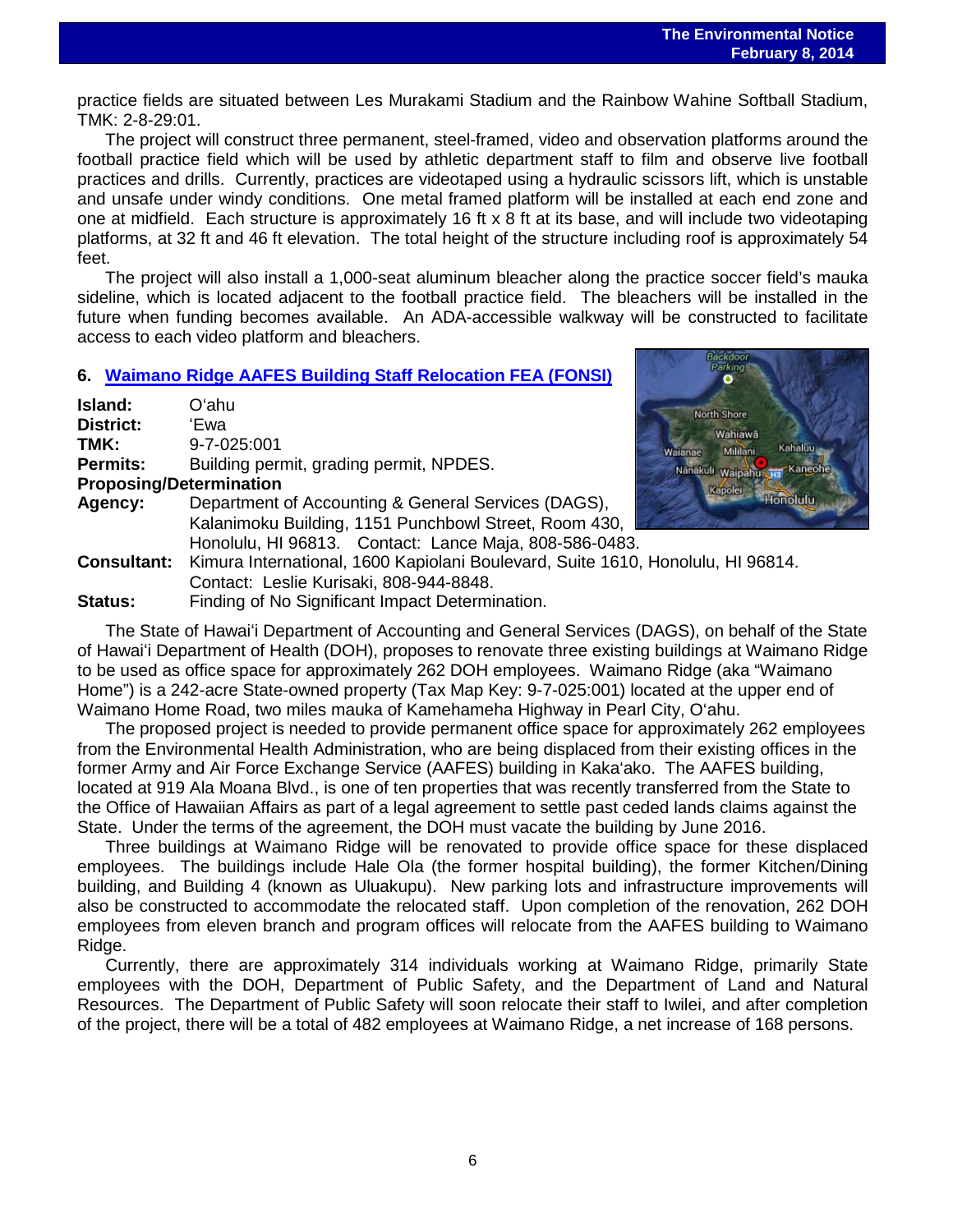# KAUA**ʻ**I (HRS 343)

# **7. Mānā [Plain Wetland Restoration Project FEA \(FONSI\)](http://oeqc.doh.hawaii.gov/Shared%20Documents/EA_and_EIS_Online_Library/Kauai/2010s/2014-02-08-KA-5B-FEA-Mana-Plain-Wetland-Restoration-Project.pdf)**

| Island:                        | Kaua'i                                                     |
|--------------------------------|------------------------------------------------------------|
| <b>District:</b>               | Waimea                                                     |
| TMK:                           | (4) 1-2-2: portion 1                                       |
| <b>Permits:</b>                | County of Kaua'i Grading and Grubbing Permit, Building     |
|                                | Permit; State of Hawai'i Construction Noise Permit; US     |
|                                | Fish and Wildlife Service Division of Migratory Birds Take |
|                                | Permit; NPDES Permit.                                      |
| <b>Proposing/Determination</b> |                                                            |
| Agency:                        | State of Hawai'i, Department of Land and Natural           |
|                                | Resources, Division of Forestry and Wildlife,              |

1151 Punchbowl Street, Honolulu, HI 96813. Contact: Jason Vercelli, 808-241-3768. **Status:** Finding of No Significant Impact Determination.



apaa

The State of Hawaiʻi, Department of Land and Natural Resources, Division of Forestry and Wildlife (DOFAW) is proposing to restore native wetland and associated uplands on 105 acres of the Mānā Plains Forest Reserve. This project will restore managed wetlands on a portion of the historical "Mānā Swamp" and will provide additional habitat to enhance DOFAW's conservation and recovery efforts for the four endangered endemic Hawaiian waterbirds. Designated as a core wetland area in the Revised Recovery Plan for Hawaiian Waterbirds, this project will play an integral role in the recovery of endangered Hawaiian waterbirds. This project will also increase environmental education opportunities for local residents and visitors. These opportunities will focus on the natural and cultural resources of the Mānā Plain. The proposed action includes removing of non-native, invasive vegetation, contouring of wetland basins, installing a water delivery system, re-vegetating and seeding of native plants, and constructing a visitor center, pedestrian trails, interpretive signs, and a maintenance baseyard. The project is not expected to have negative direct, indirect, secondary or cumulative impacts on environmental resources. Best management practices and other measures will be implemented to reduce potential impacts.

# **8. Pipeline Replacement Along Weke, ʻĀ[nae, Mahimahi and He'e Roads FEA \(FONSI\)](http://oeqc.doh.hawaii.gov/Shared%20Documents/EA_and_EIS_Online_Library/Kauai/2010s/2014-02-08-KA-5B-FEA-Pipeline-Replacement-Along-Weke-Anae-Mahimahi-and-Hee-Roads.pdf)**

| Island:                        | <b>Kaua</b> 'i                                                |
|--------------------------------|---------------------------------------------------------------|
| <b>District:</b>               | Hanalei<br>Gan                                                |
| TMK:                           | $(4)$ 5-5-03, $(4)$ 5-5-04, and $(4)$ 5-5-05                  |
| Permits:                       | Haena<br><b>NPDES Permit.</b><br><b>State Park</b>            |
| <b>Proposing/Determination</b> |                                                               |
| Agency:                        | Kauai<br>Department of Water, County of Kaua'i, 4398 Pua Loke |
|                                | Street, Lihue, HI 96766.<br>State Park                        |
|                                | Contact: Keith Aoki, 808-245-5411.<br>m                       |
| <b>Consultant:</b>             | Esaki Surveying and Mapping, Inc., 1610 Haleukana             |
|                                | Koloa<br>Street, Lihue, HI 96766.                             |
|                                | Contact: Maren Arismendez-Herrera, 808-246-0625.              |
| <b>Status:</b>                 | Finding of No Significant Impact Determination.               |

The County of Kauaʻi, Department of Water proposes to replace waterlines along Weke, ʻAnae, Mahimahi, and Heʻe Roads. The immediate impact is temporary traffic inconvenience and interruption in service during the transfer, as well as equipment noise, emissions, and fugitive dust from construction. Mufflers, water sprinkling, and restricted time of work will be implemented. The direct impact will be reliable water service to the homes; indirect impact is better fire protection for the surrounding area. Long-term effect is improvement quality of life.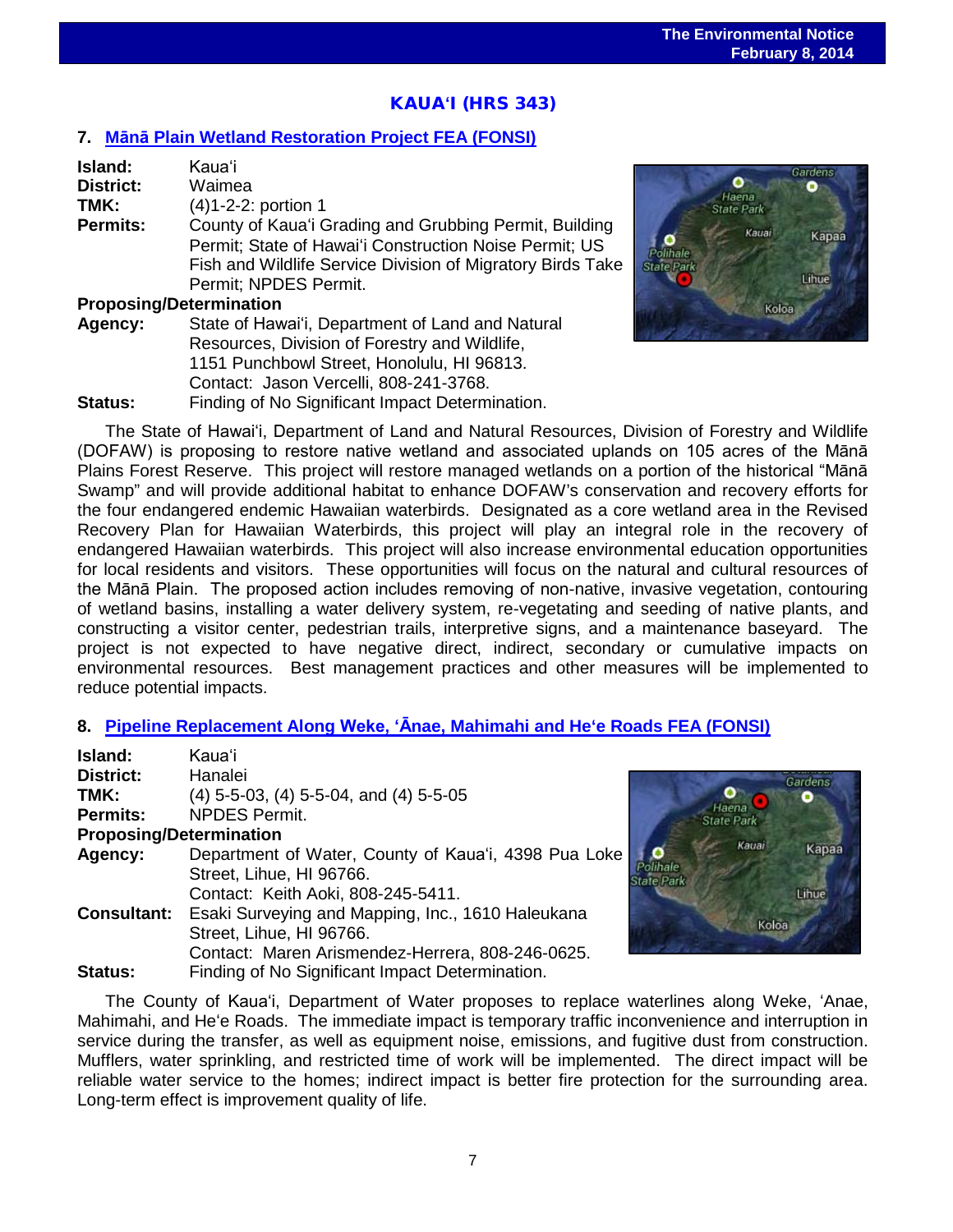# NEPA NOTICE

 $\overline{a}$ 

# **[Construction of an Urban Close Air Support Range and](http://www.mcbhawaii.marines.mil/UnitHome/FeaturedInformation/UCAS.aspx) an Aviation Bulls-Eye Range at [Pōhakuloa Training](http://www.mcbhawaii.marines.mil/UnitHome/FeaturedInformation/UCAS.aspx) Area – EA & Draft FONSI**

| <b>Applicable Law:</b>   | National Environmental Policy Act (NEPA)                          |                      |
|--------------------------|-------------------------------------------------------------------|----------------------|
| <b>Type of Document:</b> | EA - Draft FONSI                                                  |                      |
| Islands:                 | Hawaiʻi                                                           |                      |
| <b>District:</b>         | Hāmākua                                                           |                      |
| TMK:                     | TMK (3) 4-4-016:001                                               | <b>Iraining Area</b> |
| <b>Permits Required:</b> | <b>NPDES</b>                                                      |                      |
| <b>Proposing Agency:</b> | Marine Corps Base Hawai'i, Bldg. 216, Box                         |                      |
|                          | 63002, Kaneohe Bay, HI 96863-3002.                                |                      |
|                          | Contact: Tiffany Patrick, 808-257-8815.                           |                      |
| <b>Approving Agency:</b> | US Army Garrison, Hawai'i, 851 Wright                             |                      |
|                          | Avenue, Wheeler Army Airfield, Schofield                          |                      |
|                          | Barracks, HI 96857-5013.                                          |                      |
|                          | Contact: Dale Kanehisa, 808-656-5670.                             |                      |
| <b>Status:</b>           | The comment period runs from: February 8, 2014 to March 10, 2014. |                      |



The United States Marine Corps (USMC) proposes to construct and operate an Urban Close Air Support (UCAS) Range and an Aviation Bulls-Eye Range at the US Army's Pōhakuloa Training Area (PTA) in order to provide comprehensive and realistic aviation training for rotary and fixed wing Marine aviators in Hawaiʻi. The Army will provide the necessary space at PTA, as they have in the past. USMC forces based in Hawaiʻi have come to rely upon PTA to fulfill a large portion of their training requirements. The purpose of the proposed action is to provide comprehensive and realistic training facilities for air action by fixed wing and rotary wing aircraft against hostile targets in an urban environment that are in close proximity to friendly forces in order to improve USMC training and readiness in Hawaiʻi. The USMC would fund the construction, installation, and future maintenance of these ranges once completed, while the Army will continue to own the land. Based on the information analyzed in the EA, MCBH find that the Proposed Action would not result in any significant direct, indirect, or cumulative adverse impacts on the natural or human environment, and has prepared a draft finding of no significant impact (FONSI).

The public comment period began on February 8, 2014 and will run until March 10, 2014. Copies of the EA and Draft FONSI are available for review at the Hilo Public Library, Kailua-Kona Public Library, and Thelma Parker Memorial Public and School Library. Written comments should be directed to: Commanding Officer, Attn: Tiffany Patrick, Box 63002, Kaneohe Bay, HI 96863-3002. Copies can be obtained by contacting Tiffany Patrick at 808-257-8815 or [tiffany.patrick@usmc.mil.](mailto:tiffany.patrick@usmc.mil)

The EA and draft FONSI can also be accessed online at [http://www.mcbhawaii.marines.mil/UnitHome/FeaturedInformation/UCAS.aspx.](http://www.mcbhawaii.marines.mil/UnitHome/FeaturedInformation/UCAS.aspx)

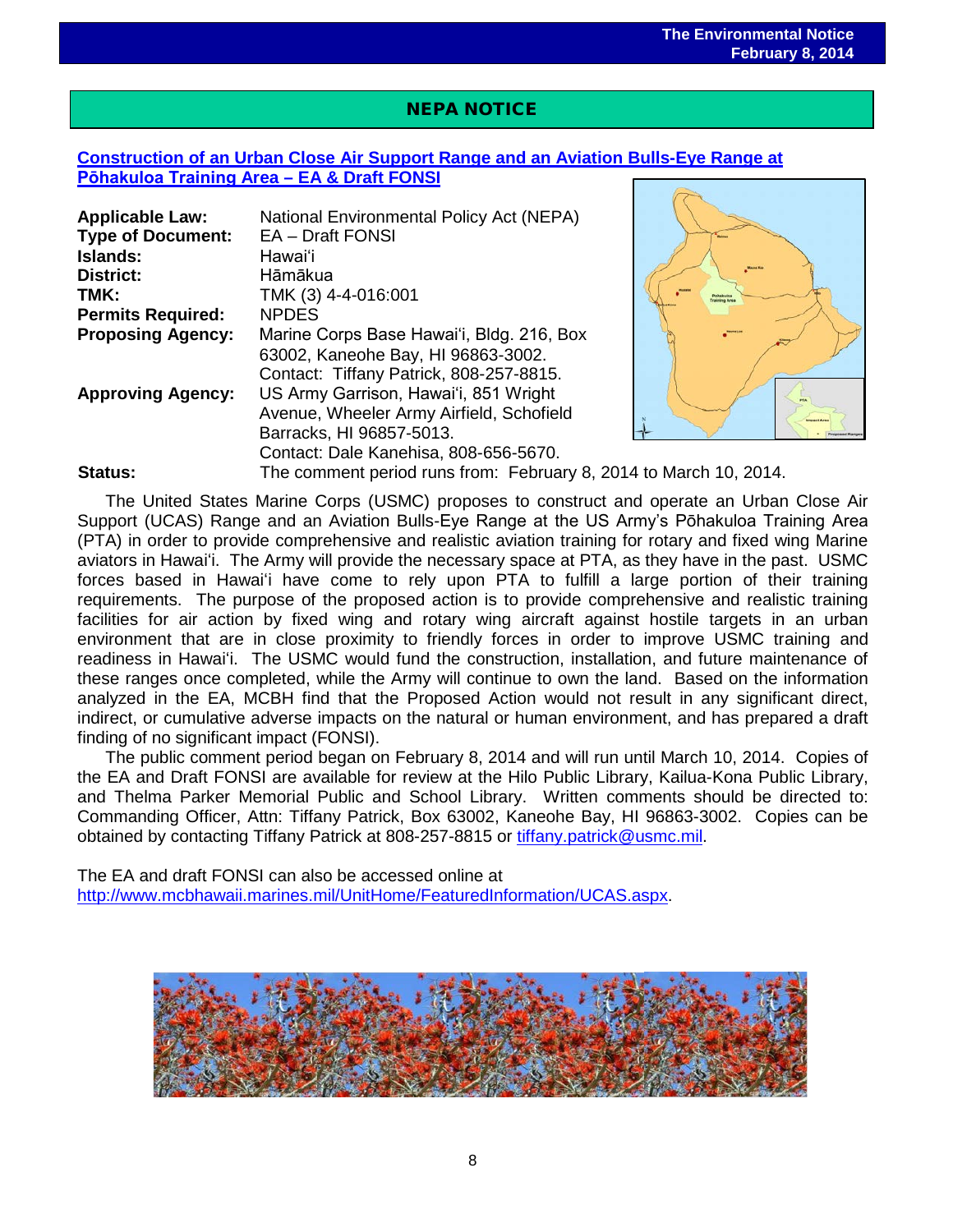# COASTAL ZONE MANAGEMENT NOTICES

## **Special Management Area (SMA) Minor Permits**

The SMA Minor permits below have been approved (HRS 205A-30). For more information, contact the County/State Planning Department. Honolulu (768-8014); Hawaiʻi (East HI 961-8288, West HI 323-4770); Kauaʻi (241-4050);

Maui (270-7735); Kakaʻako or Kalaeloa Community Development District (587-2841).

| <b>Location (TMK)</b>                   | <b>Description (File No.)</b>                                                                                               | <b>Applicant/Agent</b>                                |
|-----------------------------------------|-----------------------------------------------------------------------------------------------------------------------------|-------------------------------------------------------|
| Hawai'i: South Kohala (6-9-007:<br>015) | Placement of Tables, Chairs, and Gas Torches,<br>Installation of Garden Gates, and Landscaping<br>Improvements (SMM 14-294) | Lava Lava Beach Club, LLC                             |
| Kaua'i: Nawiliwili (3-2-004: 016)       | Improvements to Fuel Terminal (SMA(M)-2014-5)                                                                               | Senter Petroleum Inc.                                 |
| Kaua'i: Wainiha (5-8-007: 020)          | Agriculture and Food Production (SMA(M)-2014-6)                                                                             | Ming Fang                                             |
| Kaua'i: Kilauea (5-2-004: 076)          | Installation of Residential Water Well (SMA(M)-2014-7)                                                                      | Wu Family Properties                                  |
| Kaua'i: Kilauea (5-2-010: 026)          | Installation of Fence (SMA(M)-2014-8)                                                                                       | Pali Nani LLC                                         |
| Maui: Kanaha (3-8-001: 119)             | Relocate Sand at Kanaha (SM2 2014002)                                                                                       | Department of Parks and<br>Recreation, County of Maui |
| O'ahu: Kahala (3-1-041: 005)            | Doris Duke Foundation for Islamic Art Fence<br>(2013/SMA-42)                                                                | Doris Duke Foundation for<br>Islamic Art              |
| O'ahu: Haleiwa (5-9-005: 018)           | Sunset Beach Elementary School - New Chain-link<br>Fence (2014/SMA-1)                                                       | Fung Associates, Inc.                                 |

# SHORELINE NOTICES

## **Shoreline Certification and Rejections**

The shoreline notices below have been proposed for certification or rejection by DLNR (HRS 205A-42 and HAR 13- 222-26). Any person or agency who wants to appeal shall file a notice of appeal in writing with DLNR no later than 20 calendar days from the date of this public notice. Send the appeal to the Board of Land and Natural Resource, 1151 Punchbowl Street, Room 220, Honolulu, HI 96813.

| File No. | <b>Proposed/Rejected</b>                   | Location                                                                                                                                                        | <b>Applicant/Owner</b>                                        | TMK         |
|----------|--------------------------------------------|-----------------------------------------------------------------------------------------------------------------------------------------------------------------|---------------------------------------------------------------|-------------|
| OA-1553  | <b>Proposed Shoreline</b><br>Certification | Lot 1313 of Land Court Application 979<br>(Map 467) situate at Kahalu'u,<br>Koʻolaupoko, Oʻahu<br>Address: 47-83 Kamehameha Highway<br>Purpose: Building permit | Park Engineering/<br>Joseph Meyer                             | 4-7-019:082 |
| MA-548   | Rejection                                  | Portion of R.P. 5653, L.C. Aw. 477-E and<br>522 to Ladana situate at Lahaina, Maui<br>Address: 811 Front Street<br>Purpose: Determine shoreline setback         | R.T. Tanaka<br>Engineers, Inc./ Front<br>Street Holding, Ltd. | 4-5-001:001 |

# CONSERVATION DISTRICT USE APPLICATION

Persons interested in commenting on the following Conservation District Use Application or interested in receiving notification of determinations on Conservation District Use Applications must submit comments and requests to the Department of Land and Natural Resources. Notification requests must include the following information: 1) Name and address of the requestor; 2) The application for which the requestor would like to receive notice of determination; and 3) The date the notice was initially published in the Environmental Notice. Send comments and requests to: Department of Land and Natural Resources, Office of Conservation and Coastal Lands, PO Box 621, Honolulu, HI, 96809. DLNR will make every effort to notify those interested in the subject CDUAs. However, DLNR is not obligated to notify any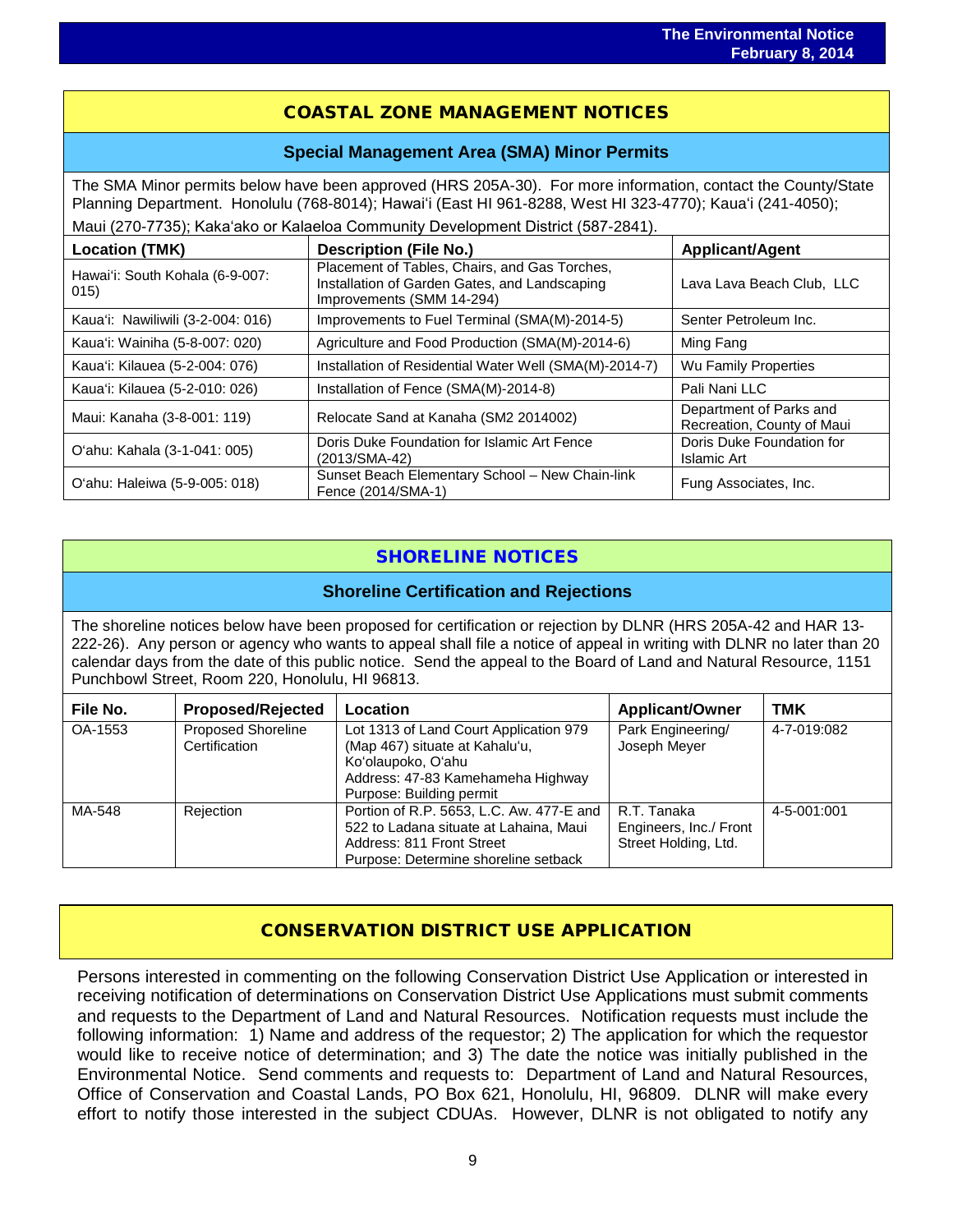person not strictly complying with the above requirements. For more information, please contact the Office of Conservation and Coastal Land's staff listed for each project.

| CDUA ST-3703 - Hoala Loko la                                                                                                                                               |
|----------------------------------------------------------------------------------------------------------------------------------------------------------------------------|
| Office of Conservation and Coastal Lands                                                                                                                                   |
| Statewide                                                                                                                                                                  |
| Statewide Programmatic General Permit and Programmatic Agreement for<br>the repair, restoration, maintenance, and operation of traditional fishpond<br>systems in Hawai'i. |
| FEA and FONSI published on October 23, 2013.                                                                                                                               |
| Michael Cain, Office of Conservation and Coastal Lands, 808-587-0048.<br>Same as applicant.                                                                                |
|                                                                                                                                                                            |

# FEDERAL NOTICES

#### 1. [Proposed Consent Order for Waipahu Ash Landfill, Pearl Harbor Naval Complex Superfund Site](http://www.gpo.gov/fdsys/pkg/FR-2014-02-05/pdf/2014-02475.pdf) - February 5, 2014

In accordance with Section 122(i) of the Comprehensive Environmental Response, Compensation and Liability Act of 1980, as amended (CERCLA), notice is hereby given of a proposed settlement, embodied in an Administrative Order on Consent (Consent Order), with the City and County of Honolulu (CCH), under Sections 104, 107 and 122 of CERCLA.

The Consent Order concerns work to be done by CCH in connection with the Waipahu Ash Landfill, located in part on the Pearl Harbor Naval Complex Superfund Site, Joint Base Pearl Harbor-Hickam, Oahu, Hawaii and on land owned by the State of Hawaii and CCH. Parties to the Consent Order include the U.S. Environmental Protection Agency (EPA), the Department of the Navy, Hawaii Department Health (DOH), Hawaii Department of Land and Natural Resources (DLNR) and CCH.

The property that is the subject of this Consent Order includes all areas to which hazardous substances from or related to the now closed Waipahu Ash Landfill have come to be located. Under this Consent Order, CCH agrees to carry out a remedial investigation and feasibility study of the Site under CERCLA. The performance of this work shall be approved and monitored by EPA in Consultation with the Navy and DOH. The settlement includes a covenant not to sue CCH pursuant to Sections 106 or 107(a) of CERCLA. Under the Consent Order, CCH also agrees to pay the Navy \$63,062.00 in past response costs and, to EPA, \$25,000 in prepayment of anticipated annual EPA future response costs.

**Comments must be received on or before March 7, 2014**. EPA will consider all comments received on the Consent Order and may modify or withdraw its consent to the Consent Order if comments received disclose facts or considerations that indicate that the settlement is inappropriate, improper, or inadequate. CONTACT: Larry Bradfish, Assistant Regional Counsel (ORC-3), Office of Regional Counsel, U.S. EPA Region IX, 75 Hawthorne Street, San Francisco, CA 94105; Email: [bradfish.larry@epa.gov;](mailto:bradfish.larry@epa.gov) Phone (415) 972-3934.

#### 2. [Public meeting on the Proposed Heeia Site for a National Estuarine Research Reserve](http://www.gpo.gov/fdsys/pkg/FR-2014-01-28/pdf/2014-01578.pdf) – January 28, 2014

The Office of Planning, Hawaii Coastal Zone Management Program and the University of Hawaii with the support of the Estuarine Reserves Division of the Office of Ocean and Coastal Resource Management (OCRM), National Ocean Service (NOS), National Oceanic and Atmospheric Administration (NOAA), U.S. Department of Commerce, will hold a public meeting for the purpose of receiving comments on the preliminary recommendation that the Heeia estuary be proposed for designation as a National Estuarine Research Reserve in Hawaii. This will be the second public meeting held regarding the State's preliminary recommendation that the Heeia estuary in Kaneohe Bay, Oahu, be proposed for designation as a National Estuarine Research Reserve (NERR). A previous meeting was held on January 9, 2014. These meetings are held in compliance with NOAA regulations at 15 CFR Part 921 for the selection, designation and management of NERRs.

The meeting will be held on **February 27, 2014 at 5:30 p.m.** at Governor Samuel Wilder King Intermediate School Dining Room, 46-155 Kamehameha Hwy, Kaneohe, HI 96744.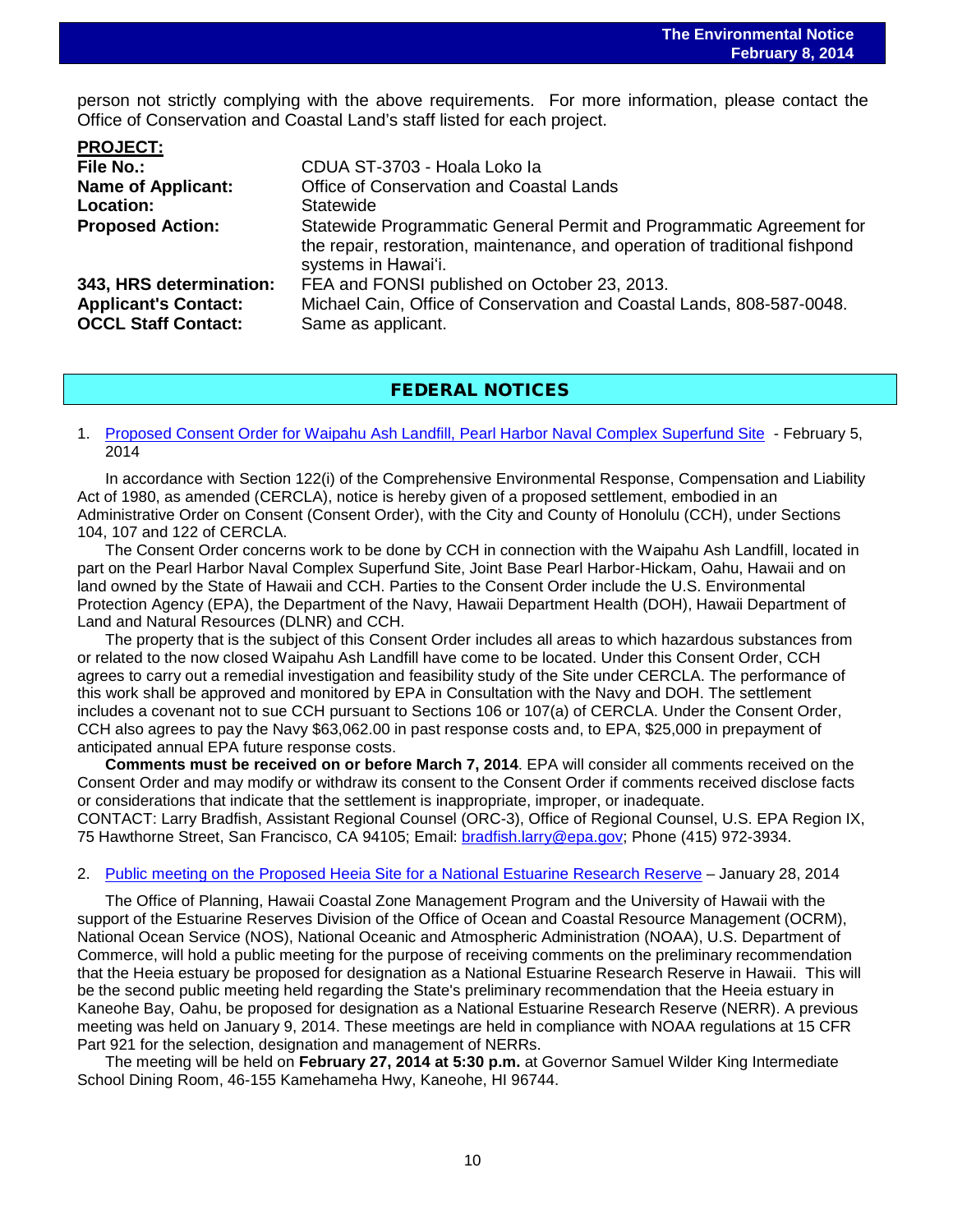# 3. [Meeting Dates for the Na Hoa Pili O Kaloko-Honokohau Advisory Commission in 2014](http://www.gpo.gov/fdsys/pkg/FR-2014-01-28/pdf/2014-01578.pdf) – January 30, 2014

The Na Hoa Pili O Kaloko-Honokohau Advisory Commission scope and objectives are as follows: the Kaloko-Honokohau National Historical Park was established by Section 505(a) of the Public Law 95-625, November 10, 1978, as amended. Section 505(f) of that law, as amended, established the Na Hoa Pili O Kaloko-Honokohau (The Friends of Kaloko-Honokohau), an advisory commission for the park. The Commission was re-established by Title VII, Subtitle E, Section 7401 of Public Law 111-11, the Omnibus Public Land Management Act of 2009. The Commission's new termination date is December 18, 2018.

The schedule for future public meetings of the Commission will be held on Fridays as follows:

- March 7, 2014 at 9:30 a.m.
- June 20, 2014 at 9:30 a.m.
- September 5, 2014 at 9:30 a.m.
- December 5, 2014 at 9:30 a.m.

CONTACT: Jeff Zimpfer, Environmental Protection Specialist, Kaloko-Honokohau National Historical Park, 73-4786 Kanalani Street, 14, Kailua Kona, Hawaii 96740, at (808) 329-6881, ext. 1500, or email: [jeff\\_zimpfer@nps.gov.](mailto:jeff_zimpfer@nps.gov)

#### 4. [2014 Annual Catch Limits and Accountability Measures Specified](http://www.gpo.gov/fdsys/pkg/FR-2014-01-27/pdf/2014-01508.pdf) – January 27, 2014

In this rule, NMFS specifies the 2014 annual catch limits for Pacific Island bottomfish, crustacean, precious coral, and coral reef ecosystem fisheries, and accountability measures to correct or mitigate any overages of catch limits. The catch limits and accountability measures support the long-term sustainability of fishery resources of the U.S. Pacific Islands.

The final specifications are effective February 26, 2014, through December 31, 2014.

Copies of the fishery ecosystem plans are available from the Western Pacific Fishery Management Council (Council), 1164 Bishop St., Suite 1400, Honolulu, HI 96813, tel 808-522-8220, fax 808-522-8226, or [www.wpcouncil.org.](http://www.wpcouncil.org/) Copies of the environmental assessments and findings of no significant impact for this action, identified by NOAA-NMFS-2013-0156, are available from [www.regulations.gov,](http://www.regulations.gov/) or from Michael D. Tosatto, Regional Administrator, NMFS Pacific Islands Region (PIR), 1601 Kapiolani Blvd. 1110, Honolulu, HI 96814. CONTACT: Jarad Makaiau, NMFS PIR Sustainable Fisheries, 808-944-2108.

#### 5. [Permit Issued to Keiki Kohola Project to Conduct Research on Humpback Whales](http://www.gpo.gov/fdsys/pkg/FR-2014-01-31/pdf/2014-01906.pdf) – January 31, 2014

Notice is hereby given that a permit has been issued to Rachel Cartwright, Keiki Kohola Project, 761 Coronado Place, Oxnard, CA 93035 to conduct research on humpback whales (Megaptera novaeangliae). On April 9, 2013, notice was published in the Federal Register (78 FR 21113) that a request for a permit to conduct research on the species identified above had been submitted by the above-named applicant. The requested permit has been issued under the authority of the Marine Mammal Protection Act of 1972, the regulations governing the taking and importing of marine mammals, the Endangered Species Act of 1973, and the regulations governing the taking, importing,and exporting of endangered and threatened species.

The permit authorizes the level A and B harassment of humpback whales during photo-identification, behavioral follows, and surface and underwater observations in Hawaii, Alaska, and California. The applicant will approach up to 1,047 humpback whales in Hawaii, 630 in Alaska and 480 in California each year. Short-term, noninvasive, suction cup tagging of maternal females will be conducted within Hawaiian waters to document nocturnal behaviors and fine-scale movements and in Californian waters to better understand use of waters around the Santa Barbara Channel and Channel Islands (Anacapa, Santa Cruz and Santa Rosa Islands). Twelve tags would be deployed annually in both Hawaii and California. The purpose of the proposed research is to and define critical habitat used by maternal female humpback whales and their calves, across the period from infancy to maturity and independence. Opportunistic research on Pacific white-sided dolphins (Lagenorhynchus obliquidens), Risso's dolphins (Grampus griseus), Dall's porpoise (Phocoenoides dalli), blue whales (Balaenoptera musculus), killer whales (Orcinus orca), minke whales (B. acutorostrata), spinner dolphins (Stenella longirostris), bottlenose dolphins (Tursiops truncatus), and false killer whales (Pseudorca crassidens) may also be conducted. Incidental harassment of Steller (Eumetopias jubatus) and California sea lions (Zalophus californianus) would also occur. The permit is valid for five years from the date of issuance.

CONTACT: Kristy Beard or Carrie Hubard, (301) 427-8401.